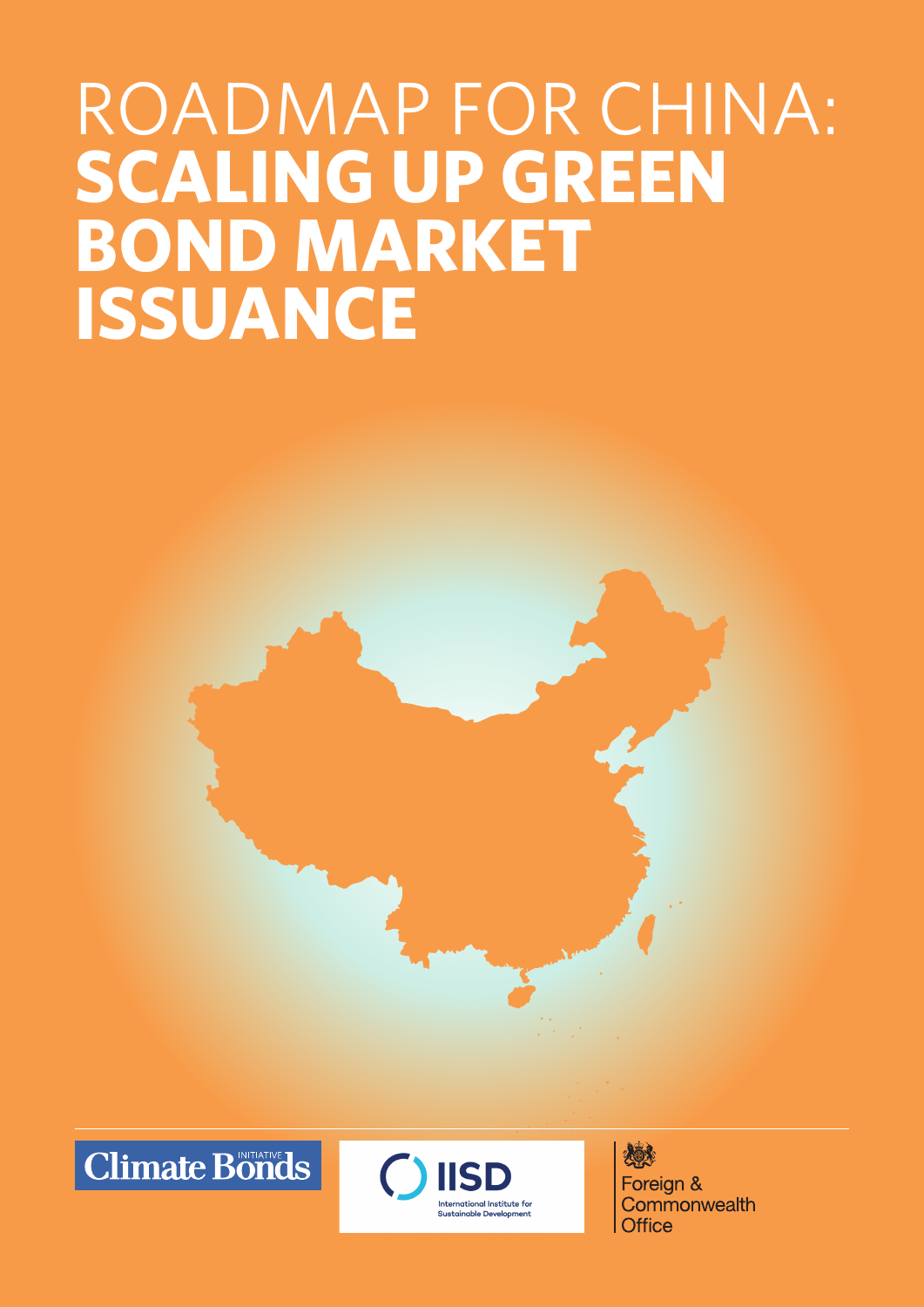### **Contents**

This issues paper contains the following sections:

#### **1. INtroduction**

#### **2. Challenges to scaling china's green bond issuance**

### **3. Roadmap for china to scale green bond issuance**

#### **4. Conclusion**

Appendices

#### **The foundations for rapid growth in Chinese green bond issuance have now been established**

Official green bond guidelines have been developed, in the last 6 months the first handful of pioneering Chinese issuers has entered the market and final approval has been granted to the 13th Five Year Plan<sup>1</sup> with its increased emphasis on environmental issues and green development.

#### **The next step is to build on these foundations to accelerate green bond issuance from Chinese issuers**

This paper provides a roadmap for China to scale up the issuance of green bonds in the domestic market and develop the overseas RMB denominated-market by identifying and addressing the current challenges that limit green bond issuance.

The roadmap sets out actions that can enable an increase in the issuance of green bonds in the near term, as well as actions that will ensure a steady stream of projects suitable for green bond financing will be available over time.

**This is the second in a series of four 2016 discussion papers issued by the Climate Bonds Initiative and the International Institute for Sustainable Development (IISD) on prospects for the Chinese green bond market.** 

The four papers are:

- Green Bond Guidelines (Paper 1)
- Roadmap for China's Green Bond Market-Scaling up Issuance (Paper 2)
- Roadmap for China: Using green securitisation, tax incentives and credit enhancements to scale green bonds (Paper 3)
- Extending the Joint Leadership of China and the UK on Green Finance (Paper 4)

This 2016 series of discussion papers follow the March 2014 "*How to Grow Green Bonds in*  China" report<sup>2</sup> and the "*Growing a green bonds market in China: Key recommendations for policymakers in the context of China's changing financial landscape*" report of March 2015.

#### **Structure of this paper**

Section 1 provides an introduction to the current foundation for green bond issuance in China.

Section 2 describes current challenges for green bond issuance.

A roadmap of relevant actions for China to boost green bond issuance based on international experience is presented in Section 3.

The conclusion is outlined in Section 4.

#### **Report by:**

Weihui Dai (Lily), *Research & Standards Analyst, Climate Bonds Initiative* Sean Kidney, *CEO, Climate Bonds Initiative* Beate Sonerud, *Policy Analyst, Climate Bonds Initiative*

Our thanks to the United Kingdom Foreign & Commonwealth Office (FCO) for their project funding support for the China Roadmap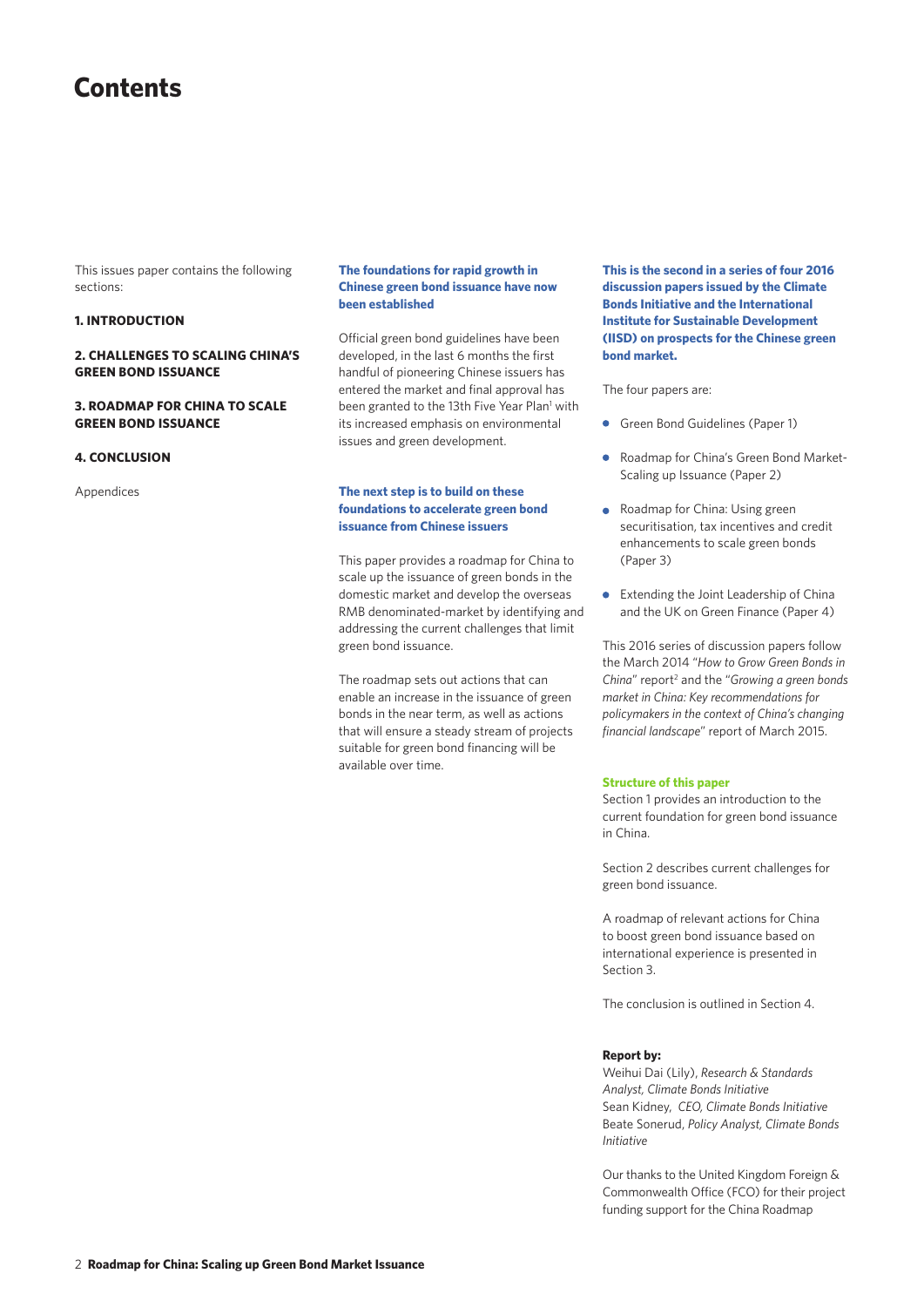### **1. Introduction: building on the green bond foundations**

#### **China's green transition requires a large volume of private capital**

The rapid economic growth achieved in China over the last few decades has primarily been reliant on coal-based energy consumption, road-based transportation and a carbon-intensive industrial structure. This had led to China now facing a vast number of domestic environmental issues, including air, water and soil pollution, along with the growing impact of climate change. China's government is recognising that there is a need for China to change its high-pollution and energy-intensive growth model and transit towards a greener and sustainable economic model.

An annual investment of at least RMB 2-4 trillion (USD 320-640 billion) will be required to address environmental issues and climate change.<sup>3</sup> China's central bank, the People's Bank of China (PBoC) has made a clear statement that public investment alone is not sufficient to meet this investment requirement: public funds would only contribute 10% to 15% of the required funding, with the private sector expected to be by far the largest source of capital for the green transition, contributing 85% to 90%.4

#### **Green bonds are proving successful in tapping into private sector capital**

Labelled green bonds are bonds of which the proceeds are used for green assets and projects and are labelled accordingly. They primarily fund climate change mitigation and adaptation projects and are increasingly considered an ideal vehicle for accessing private sector capital. Green bond issuance has been growing rapidly in recent years, from USD 11 billion (RMB 72.4 billion) of issuance in 2013, to USD 36.8 billion (RMB 242 billion) in 2014 and USD 41.8 billion (RMB 275 billion) in 2015.

In 2016, China expects to issue RMB 300 billion (USD 46 billion) of green bonds.<sup>5</sup>

#### **The foundations for rapid growth in Chinese green bond issuance have been established**

#### **Official green bond guidelines have been established in China**

China has established official guidelines for green bond development in order to build a robust structure that ensures strong green credentials of the labelled bonds and to reduce the risk of inappropriate environmental claims and fraud:

- In December 2015, PBoC established regulations for green financial bonds, including guidance on, and requirements for green definitions, management and use of bond proceeds, and reporting.<sup>6</sup> PBoC is the regulator overseeing the interbank bond market, which accounts for 93% of outstanding bonds in China.
- China's macroeconomic management agency, the National Development & Reform Commission (NDRC) also set guidelines for green corporate bonds, providing a list of qualifying green projects and proposals for policy incentives.<sup>7</sup>
- Shanghai Stock Exchange set up rules for its green bond pilot program<sup>8</sup> for listed companies and private placement from Small and Medium Enterprises (SME), which are similar to the requirements from PBoC.
- Other regulatory authorities such as the National Association of Financial Market Institutional Investors (NAFMII) and the China Securities Regulatory Commission (CSRC) are also working on green bond guidelines for other bond types in China.

These official guidelines set the foundations for Chinese issuers to bring green bonds to market, and in the first months after release have seen a significant amount of issuance with USD 7.83 billion (RMB 51.8 billion) of green bonds issued in the first quarter of 2016.

#### **China's interbank market opened to foreign investors in February 2016**

The potential for green bond market growth in China are further boosted by the opening of the interbank market to foreign investors, announced in February 2016.<sup>9</sup> Institutional

investors outside of China, in the US and Europe in particular, are increasingly seeking investments with positive environmental impacts, including green bonds, and now have improved access to investing in China. The recent regulatory changes are a significant step in the gradual opening of China's interbank market to international investors, a process that has been on-going since 2010.10

The interbank market, regulated by the PBoC, accounts for the vast majority (93%) of China's debt market.<sup>11</sup> The announcement in February 2016 removed all quotas for qualifying foreign investors. Qualifying foreign investors include most real money institutional investors, including insurance companies, pension funds, most commercial banks, fund/asset managers, endowment funds and charities<sup>12</sup>

The process for foreign investors to register with the Chinese authorities to be formally approved for investments was also simplified.13 Foreign hedge funds and retail investors are not eligible to invest.

#### **Next step: scaling green bond issuance in China**

With the foundations for rapid growth in Chinese green bond issuance established, the next step for China is scaling up the issuance of green bonds. Enabling a wide range of issuers to enter into the green bond market and issue at scale is essential for green bonds to play a material role in helping meet China's environmental investment needs.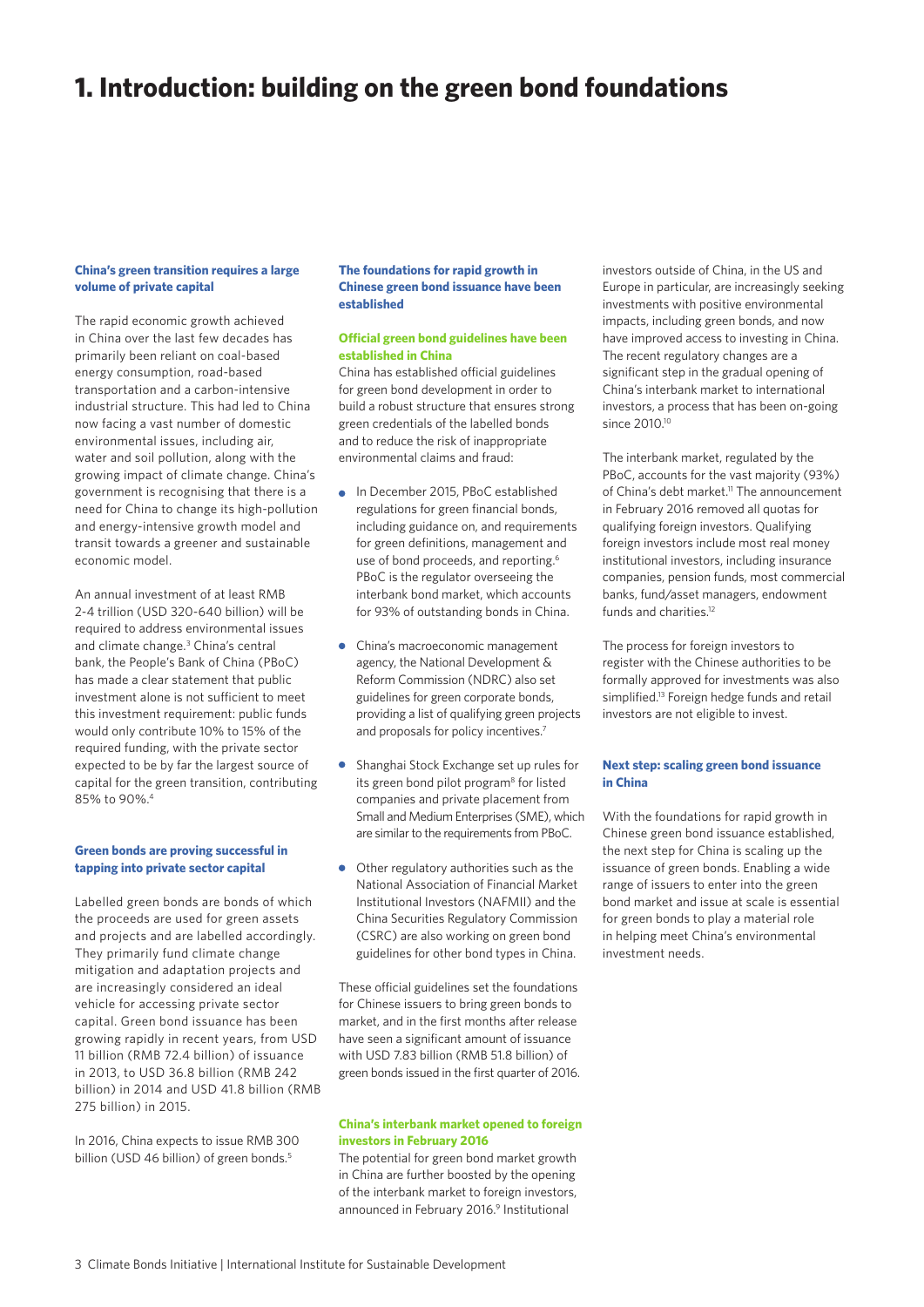### **2. Challenges to scaling China's green bond issuance**

#### **A lack of green bond demonstration issuance across all sectors**

Initial green bond demonstration issuance from well-known and trusted entities provide good examples for other potential issuers to follow. Initial demonstration issuance of green bonds from Chinese has occurred in 2015 and 2016, however, ensuring that demonstration issuance occurs across different sectors and types of issues remains a challenge to scale the market. To date, the vast majority of green bond demonstration issuance in China has been from large banks.

#### **There is a lack of awareness of how to issue green bonds**

#### **Many potential issuers have limited knowledge of the green bond issuance process**

To achieve the desired scale of issuance, one challenge is to encourage issuers that currently have portfolios of suitable green projects to access the green bond market to finance their projects. There is a need for capacity building amongst issuers in the present early stage of China's green bond market development. To increase interest in issuing green bonds, issuers may need to have a better understanding of the benefits and differences of green bonds compared to standard bond issuance.

#### **Potential issuers may not be aware that green bonds can be used to refinance existing green projects or assets**

Funds raised from green bond issuances can be allocated to new projects or be used to refinance existing green assets. The main role of bonds in the financial markets is generally to refinance existing loans, which implies refinancing should, over time, account for the largest share of the green bond market.

Awareness amongst potential issuers that green bonds can be a tool to refinance pools of existing green projects or assets, and that many issuers have immediate potential for green bond issuance may be poor. This information gap is a potential hindrance to short term market growth. For example, large existing portfolios of green loans in China's major banks (RMB 5.72 trillion; USD 920

billion) indicate immediate potential for green bonds in China provided all potential issuers are made aware of the opportunity.

#### **Identifying a future pipeline of green projects suitable for green bond issuance**

In the short-term, the challenge is to identify which projects within established and announced infrastructure project pipelines qualify as green. For example, in December 2015, NRDC announced a list of infrastructure projects for public-private partnerships, but it's not yet clear which of these planned infrastructure projects can be financed through green bonds.

One future challenge for policy makers in China is to integrate the identification of green assets earlier on in the process of infrastructure project pipeline development. This would help improve investor transparency around upcoming green investment pipelines and help ensure that a sufficient amount of green infrastructure projects are developed to meet environmental targets.

Limited early stage involvement of international investors in the development of pipelines of specific green projects in China could also hinder foreign investment in these projects in the future. Limited clarity about upcoming green project pipelines among the international investor community in terms of number and type of potential projects available makes it difficult for investors to plan long term and build internal commitment.

If international investor capabilities to invest in green bonds are not supported by robust planning, transparency and commitment to market development, capital flows may be weak or intermittent. Chinese issuers and government entities will then have less certainty around to what extent international investors are ready to provide capital for the green projects being developed, creating a negative cycle.

#### **Limited liquidity in China's green bond market**

When the market liquidity is low, investors find it difficult to match investment demand with supply and therefore their transaction

costs will increase.14 Low liquidity would be a barrier for investment in green bonds.

Currently, the green bond market in China is still a nascent market. The transaction level and therefore the market liquidity is comparatively lower than the international green bond market. A higher level of market liquidity could help reduce the transaction cost and make it easier for investors to find investment opportunities and for issuers to raise capital with lower cost.15

#### **Additional challenges to enabling a wider range of issuers and projects**

Enabling a wide range of issuer types and projects to access the green bond market is important to facilitate scale, as well as diversification. The significant amount of small-scale investments and lack of aggregation mechanisms in the green investment space is a challenge to bond market access for these projects. Some potential issuers will find it difficult to access the green bond market due to low credit ratings.

In China, this is particularly a challenge for non-state-owned entities. These challenges and solutions are covered in-depth in a separate paper (Paper 3), which looks at instruments and incentives for green bonds.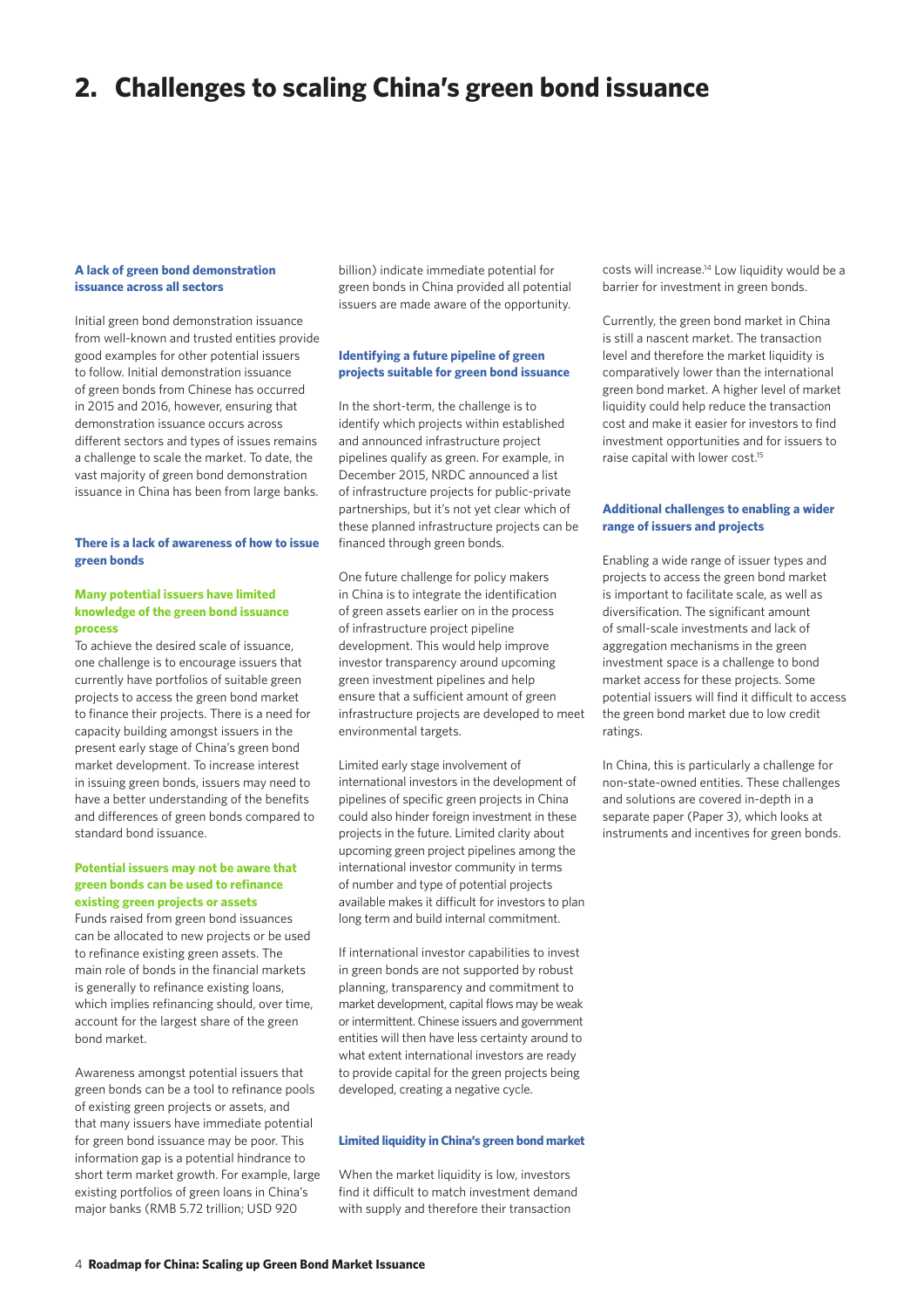### **3. Roadmap for China to scale green bond issuance**

#### **Table 1 An overview of roadmap for China to scale green bond issuance**

| <b>Challenge</b>                                                                                                         | <b>Action area</b>                                                                                    | <b>Actions</b>                                                                                                                                                                                                                                                                                                        | <b>Actors</b>                                                                                                                                                                                                                                                                                                                                                                                        |
|--------------------------------------------------------------------------------------------------------------------------|-------------------------------------------------------------------------------------------------------|-----------------------------------------------------------------------------------------------------------------------------------------------------------------------------------------------------------------------------------------------------------------------------------------------------------------------|------------------------------------------------------------------------------------------------------------------------------------------------------------------------------------------------------------------------------------------------------------------------------------------------------------------------------------------------------------------------------------------------------|
| Many potential issuers<br>have limited knowledge<br>of the green bond<br>issuance process                                | (A) Improving potential green<br>bond issuers' knowledge<br>of the green bond issuance<br>opportunity | Encourage strategic green<br>bond demonstration issuance<br>from public entities and large<br>commercial players<br>Market education activities for<br>capacity building<br>Explore the potential of back-<br>labelling bonds that could<br>qualify as green that have<br>already been issued but not yet<br>labelled | Domestic development banks (policy<br>banks); multilateral development where<br>China has a strong role such as AIIB;<br>large commercial banks; municipalities<br>and city-linked entities such as utilities;<br>green banks; Ministry of Finance<br>Development banks, stock exchanges<br>are examples<br>PBoC and other bond market regulators<br>could explore in collaboration with<br>partners |
| Lack of a concrete long-<br>term pipeline of green<br>projects to facilitate<br>scaling green bond<br>issuance over time | (B) Building a long-term<br>pipeline to facilitate scaling<br>green bond issuance over time           | Identify a priority list of specific<br>strategic green projects<br>Ensure financial viability of<br>green projects<br>Ensure pipeline transparency<br>for investors                                                                                                                                                  | Ministry of Finance and NDRC<br>Ministry of Finance and NDRC<br>Ministries, development banks,<br>institutional investors (domestic and<br>international)                                                                                                                                                                                                                                            |

#### **(A) Improving potential green bond issuers' knowledge of the green bond issuance opportunity**

#### **Action: Encourage strategic green bond demonstration issuance from public entities and large commercial players**

Strategic green bond issuance from trusted and well-recognised entities can play an important role in leading the initial development of China's green bond market. Such demonstration issuance can help engage investors and educate them about the asset class with greater comfort, since the issuer would be a high profile entity. Demonstration issuance is also important to creating early momentum and building market confidence.

It is important to note that the pool of potential issuers is vast, as the green credentials of the green bonds are based on the specific assets the funding is earmarked for, rather than the green credentials of the bond issuer as an entity.

This means any issuer with green projects can issue a green bond.

Several waves of demonstration issuance can have a surge effect, each time encouraging potential issuers to test the market and providing investors with additional opportunities. Each surge contributes towards more depth and liquidity, needed to reach the objective of achieving market scale in a relatively short time period.

Chinese issuers have already come to market with several green bonds in 2015-2016 providing the first demonstration issuances to the market (see Table 2).

More is planned in the near future. Bank of Zhengzhou is waiting for approval to issue RMB 5 billion (USD 770 million) of green bonds. Bank of Communications has received approval for a green bond issuance quota of RMB70bn (USD10.8bn), the largest green bond issuance quota approved per March 2016.<sup>16</sup>

Further demonstration issuance of green

bonds in China can come from a range of entities, both public and private.

Demonstration issuance from public entities also plays an important signalling effect to other potential domestic issuers and international investors that the government is committed to developing green bond markets as part of its strategic financial response to address environmental and climate issues.

#### **International experience: development banks and municipalities have provided green bond demonstration issuance**

In the international green bond market, development banks and municipalities have been the most active public entities in providing demonstration issuance of green bonds.

#### **Development banks**

Development banks, both domestic and multilateral, represent key strategic issuers that can provide important demonstration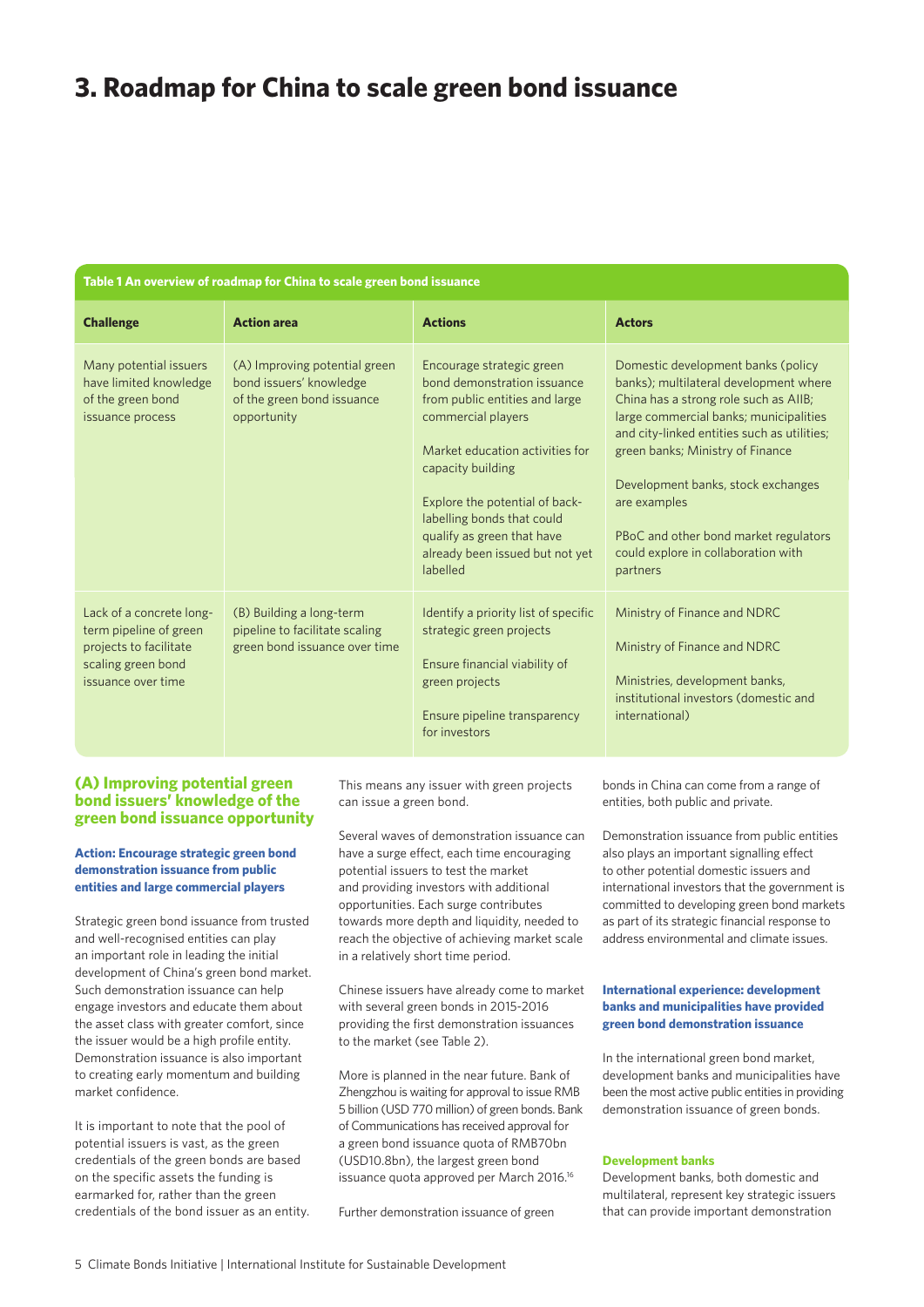**Transactions for green bonds. Their Table 2: Summary of green bonds issued by Chinese entities as at March 2016** established status and generally high credit ratings provide investors with an introduction to the green bond asset class without being exposed to significant financial risk.

The European Investment Bank (EIB) issued the first-ever labelled green bonds in 2007, and as of March 2016 they have issued USD 14.6 billion of green bonds, making EIB the largest issuer in the market. The World Bank and the IFC have also been pioneers in creating the green bond market, issuing USD 8.5 billion and USD 4 billion by March 2016, respectively.

All three development institutions have credit ratings of AAA, making their green bonds safe investment-grade bonds that can introduce institutional investors to green projects without being exposed a significant level of financial risk.

Domestic development banks that have issued green bonds include the German development bank KfW, who issued 4 green bonds between July 2014 and January 2016 for a total of USD 7.7 billion.

In emerging economies, the Mexican development bank NAFIN provides an example of a successful demonstration issuance of green bonds. NAFIN issued Mexico's first green bond, which was Climate Bonds certified to give the market comfort of its green credentials, in October 2015.

#### **Municipalities and municipalitylinked entities**

Municipalities, cities, and city-affiliated entities such as utility companies can be important strategic issuers of green bonds at the sub-sovereign level. Green bonds can be an important tool for municipalities and cities to raise finance to meet their increasing climate infrastructure requirements. Cities are key players in addressing the climatefriendly infrastructure challenge, accounting for 70% of emissions – and this share is growing as the world becomes increasingly urbanised in the next decades, especially in emerging markets.<sup>17</sup>

Issuance of green city and municipal bonds in the green bond market has been most significant in the US and Europe, with one Green City Bond issued in emerging

| <b>Domestic Market</b>                                                                                                                                                                                                                                                                                                                                | <b>Dim Sum market</b><br>(Hong Kong)                           | <b>Overseas Market</b>                                                                                                    |
|-------------------------------------------------------------------------------------------------------------------------------------------------------------------------------------------------------------------------------------------------------------------------------------------------------------------------------------------------------|----------------------------------------------------------------|---------------------------------------------------------------------------------------------------------------------------|
| Industrial Bank of China,<br>RMB 2.6 billion (USD 0.4 billion)<br>green ABS<br>Industrial Bank of China,<br>RMB 10 billion (USD 1.5 billion)<br>Shanghai Pudong<br>Development Bank,<br>RMB 35 billion (USD 5.3 billion)<br>Bank of Qingdao, RMB 4 billion<br>(USD 0.6 billion)<br><b>Concord New Energy</b><br>RMB 200 million<br>(USD 30.9 million) | Xinjiang Goldwind Science<br>and Technology<br>USD 0.3 billion | Agricultural Bank of<br>China USD 1 billion with<br>one RMB-dominated<br>tranche of RMB 0.6<br>billion (USD 91.2 million) |
| <b>Total issuance</b><br>RMB 51.8 billion<br>(USD 7.83 billion)                                                                                                                                                                                                                                                                                       | <b>Total issuance</b><br>RMB 2 billion<br>(USD 0.3 billion)    | <b>Total issuance</b><br>RMB 6.6 billion<br>(USD 1.0 billion)                                                             |

markets.18 The City of Johannesburg in the Republic of South Africa (RSA) issued the first emerging market green city bond in June 2014, with proceeds of the bond allocated to renewable energy, waste-to-energy and low-carbon transport.

In February 2016, Swindon Community issued the first UK council green bond for a solar farm project, which allows direct investment from local residents.

Importantly, green bonds can also be issued by city-affiliated entities, such as utilities.

New York's Metropolitan Transportation Authority (MTA) issued its inaugural green bond of USD 782.5 million (RMB 5.15 billion) in February 2016 to raise funds for upgrades to its electrified rail assets and supporting infrastructure. The bond is certified against the Climate Bonds Standard's Low Carbon Transport Criteria, giving investors confidence in the environmental credentials in the use of bond proceeds. Another example is DC Water, the municipal-linked water utility for Washington DC in the US, who issued USD 350 million of labelled green bonds in 2014, and USD 100 million in 2015.

#### **Green banks and sovereigns**

Green banks and sovereigns can also issue green bonds; however, as yet there are no examples of issuance from these players internationally.

China has the potential to be a pioneering issuer in these segments of the market.

#### **Roadmap for China: wide range of entities well placed for green bond demonstration issuance**

The current breakdown of bond issuers in the Chinese market provides guidance for what entities are best suited to provide green bond demonstration issuance.

The largest share of bonds issued in the Chinese market are issued by financial institutions and corporates (Figure 1), although the majority of bond issuing entities in each of these categories are State-Owned Enterprises (SOEs) .

The fully state-owned policy banks account for the largest share of bond issuance from financial institutions, and bond issuance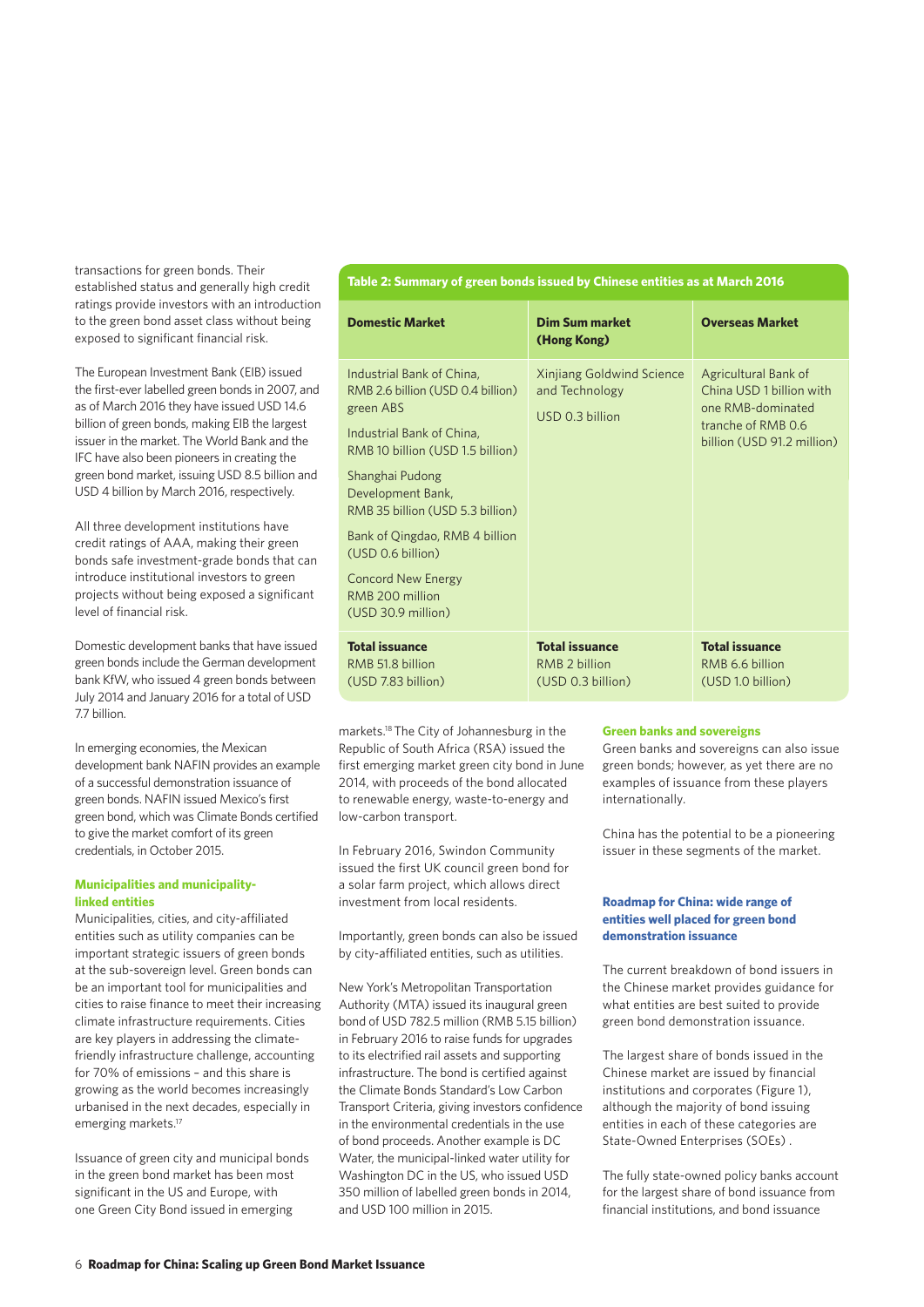from SOEs make up the largest share in the corporate bond segment of the market.

#### **Large commercial banks: immediate potential for refinancing green credit**

In China, big commercial banks that hold a large amount of green loans on their balance sheets could also play a significant role in providing demonstration issuance to the green bond market. These banks could issue green bonds to refinance their outstanding existing green loan portfolios.

Using green bonds to refinance green assets or projects is equally as accepted by investors as using funds raised from green bonds for investment in new projects or assets. The primary role of bonds in the financial markets is generally to recycle existing capital through loan refinancing of existing loans. It is expected that this would be replicated over time, the implication being that refinancing should eventually account for the largest share of the green bond market.

The immediate potential for green bond issuance against outstanding green loan portfolios in China's largest commercial banks is evident when examining existing loan profiles.

Under the China Banking Regulatory Commission (CBRC)'s green definition for green credit there was RMB 5.72 trillion (USD 920 billion) of outstanding green loans in the largest 21 Chinese banks in 2014.

This pool of green loans would qualify for green bond issuance under the official guidelines from PBoC, as the green definitions endorsed by PBoC's for qualifying green bond projects is aligned with the CBRC's definition of green credit.

In October 2015, the Agricultural Bank of China (ABC) issued China's first RMB-dominated green bond in the London-markets. The first green bonds in Chinese market were issued by commercial banks in the domestic market in January 2016, when Industrial Bank of China (CIB) and Shanghai Pudong Development Bank (SPDB) issued green bonds for a total amount of RMB 30 billion (USD 4.5 billion) in China's domestic green bond market.<sup>20</sup> In March 2016, Bank of Qingdao (BQD) issued green bonds as well. Industrial and Commercial Bank of China (ICBC) also plans to come to market later in



**Figure 1: The size of Chinese bond types oustanding as of February 2016 (RMB trillion)19**

2016. They provide examples for China's other commercial banks to follow.

**Domestic development banks (policy banks)** China's domestic development banks (called policy banks) are also well placed to provide demonstration issuance of green bonds to the Chinese market alongside the large commercial banks.

There are three main policy banks in China: China Development Bank (CDB), the Export-Import Bank of China (also known as the China Exim Bank) and the Agricultural Development Bank of China (ADBC).

Strategic green bond issuance from policy banks can provide high investment-grade bonds, very valuable in the early stages of the market to provide comfort to investors as they are becoming familiar with the green bond concepts. The policy banks are also of sufficient size to issue larger benchmark sized bonds, which, at the early stages of the market is an important factor in creating liquidity for investors. Already, China's policy banks are significant players in the traditional bond market; accounting for 27% of total outstanding bonds in China's domestic market per 2014 (RMB 9.7 trillion; USD 1.6 trillion).<sup>21</sup>

The China Development Bank (CDB) is the leading player in the green finance space, and the bank has large volumes of green loans on its books that could be refinanced through green bond issuance. CDB is the largest development bank in the world and has already invested USD 80 billion in renewable energy projects.<sup>22</sup> It also has massive investments in railway, agriculture, forestry and water resources through loans.23

Other policy banks in China, especially the Agriculture Development Bank of China (ADBC) which also has invested in water infrastructure, agriculture, forestry and land use,<sup>24</sup> could participate in green bond demonstration issuance. It is relatively easy for these policy banks to identify green assets within their existing portfolios, and issue green bonds to refinance these assets.

#### **Non-financial state-owned enterprises (SOEs)**

Alongside large commercial banks and the development banks SOEs are also well positioned to undertake early stage issuance in the green bond market. Given the strategic importance and size that many SOEs occupy, green bond issuance would be underpinned by their implicit guarantees from the central government, a factor which enhances their credit ratings and adds to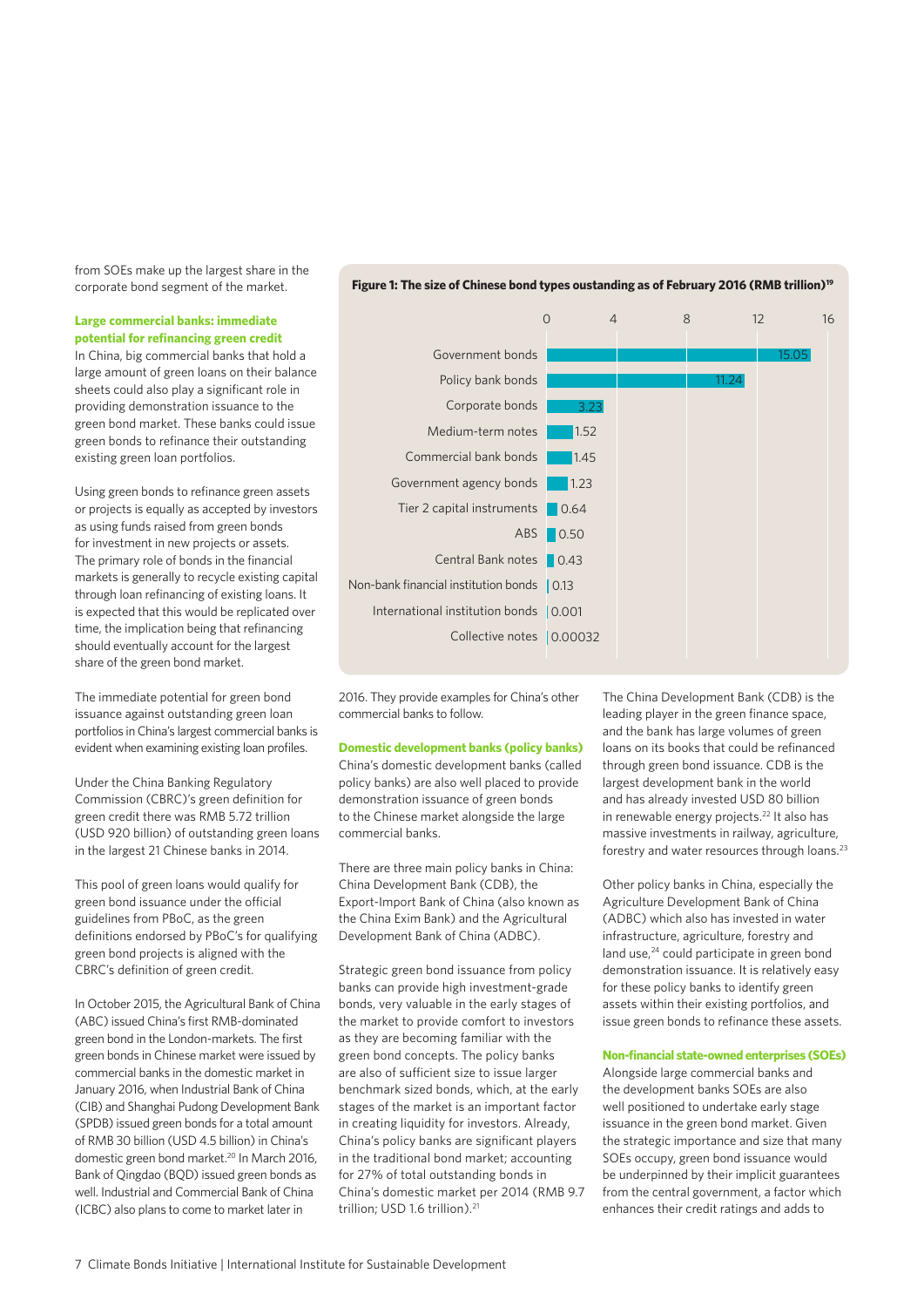investor confidence. At early stage market development high investment-grade bonds are crucial to providing comfort to investors and spreading familiarity with green bond concept amongst other potential market participants on both the buy and sell side.

Strategic green bond issuance from SOEs is another plank in building market momentum. As many SOEs are of sufficient size to issue larger benchmark sized bonds, this contributes directly to market liquidity. The diversity of SOEs as potential issuers is also a positive factor in market depth and diversity due to the widespread scope of sectors that green bonds could be sourced from.

#### **Municipalities, cities and city-affiliated entities, such as utilities and transport companies**

China is encouraging the green development in cities: The State Council of China has published policy for green urbanisation.25 The Green Finance Committee<sup>26</sup> is promoting the establishment of green financial systems in pilot cities, including the development of green financial institutions, green financial products and services, and green finance supporting policies.

The increasing policy momentum for green urbanisation presents an opportunity for green bond issuance to finance this shift.

Green bond issuance for green urban infrastructure investment can come directly from municipalities and cities, since the 2014 and 2015 reforms now enable provincial-level governments, including some municipalities, to access the bond market directly. The overall bond market for local governments bonds is expected to grow rapidly, fuelled by a debt-swap programme in combination with allowances for new direct bond issuance from local governments.

The growth of a significant market for local government bonds indicates a specific green local government bond market sector could be of substantial scale. Significant issuance here is expected to come later in the wider green bond market development trajectory, after the market has been started by the large commercial banks and policy banks.

City-affiliated entities, such as utilities and urban transport companies, are also potential major green bond issuers in China.

Together, these different channels create solid foundations for green bond issuance at the city-level in China.

However, it must be acknowledged that sub-national entities might not be well positioned for immediate bond issuance and could benefit from specific measures to plan and prepare for entry into the market and to support initial issuance.

Support measures could include:

- **•** Capacity building to ensure robust fiscal and debt management policies and practices,
- **Governance standards to ensure** adequate and transparent financial management and accounting practices;
- Credit enhancement from governments / multilateral institutions;
- Potential provision of tax incentives for an initial period to foster market development.

Some examples of these efforts include World Bank's City Creditworthiness Initiative<sup>28</sup> and Green City Bond Coalitions<sup>29</sup>, both of which help to build capacity of subsovereign issuers.

#### **Public-Private Partnerships (PPP)**

As a complement to direct bond issuance from local governments, a complimentary source of bond issuance from local governments could arise from PPPs. Already, the PPP model30 figures prominently in both discussion and current practice around infrastructure investment in due to municipalities now barred from issuing debt through Local Government Investment Vehicles. Xinhua in 2015 reported the move from LGIVs to municipal bonds will still leave an infrastructure investment gap estimated at RMB1.4 trillion.<sup>31</sup>

PPPs can help to fill this gap, as municipalities are allowed to issue special purpose bonds for profitable public projects such as PPPs, as a complement to issuing ordinary municipal bonds for non-profit public projects.

#### **Box 1 GFC's framework of establishing local green financial systems in China27**

#### **Barriers:**

Awareness of environmental issues, local capabilities to develop and coordination between different policy support at local and central level, and coordination with financial and industrial policies.

#### **Framework:**

1. Organisation – bringing traditional financial institutions into lending to green by establishing green branches or establish new institutions specific for green (green banks) at the local level as an alternative to a national green bank.

And establish local level green fund by local governments; they can capitalise through green bond issuance.

2. Green financial products and services: green credit, securitisation, and insurance, green project database at the city level, and green credit rating

3. Policy support system at the local: tax incentives, interest discount, and currency risk support.

PPPs are particularly suited for infrastructure projects and public services that fall under government responsibility and are manageable as market-based operations.<sup>32</sup>

A variety of projects including waste treatment facilities, water reticulation and conservation, rail and urban transit networks may be suitable. Similarly, to China's bond market as a whole, transparent regulations governing infrastructure investment are essential for providing a stable framework for PPPs.

However, the sheer scale of PPPs the government envisages rolling out to finance infrastructure is massive. In December 2015, NDRC announced a list of 2,125 projects to be funded and constructed through publicprivate partnerships (PPP), with a total value of RMB 3.5 trillion (USD 531.9 billion).<sup>33</sup> It is an indicator of the size of opportunity if green PPPs were to be adopted on a widespread basis.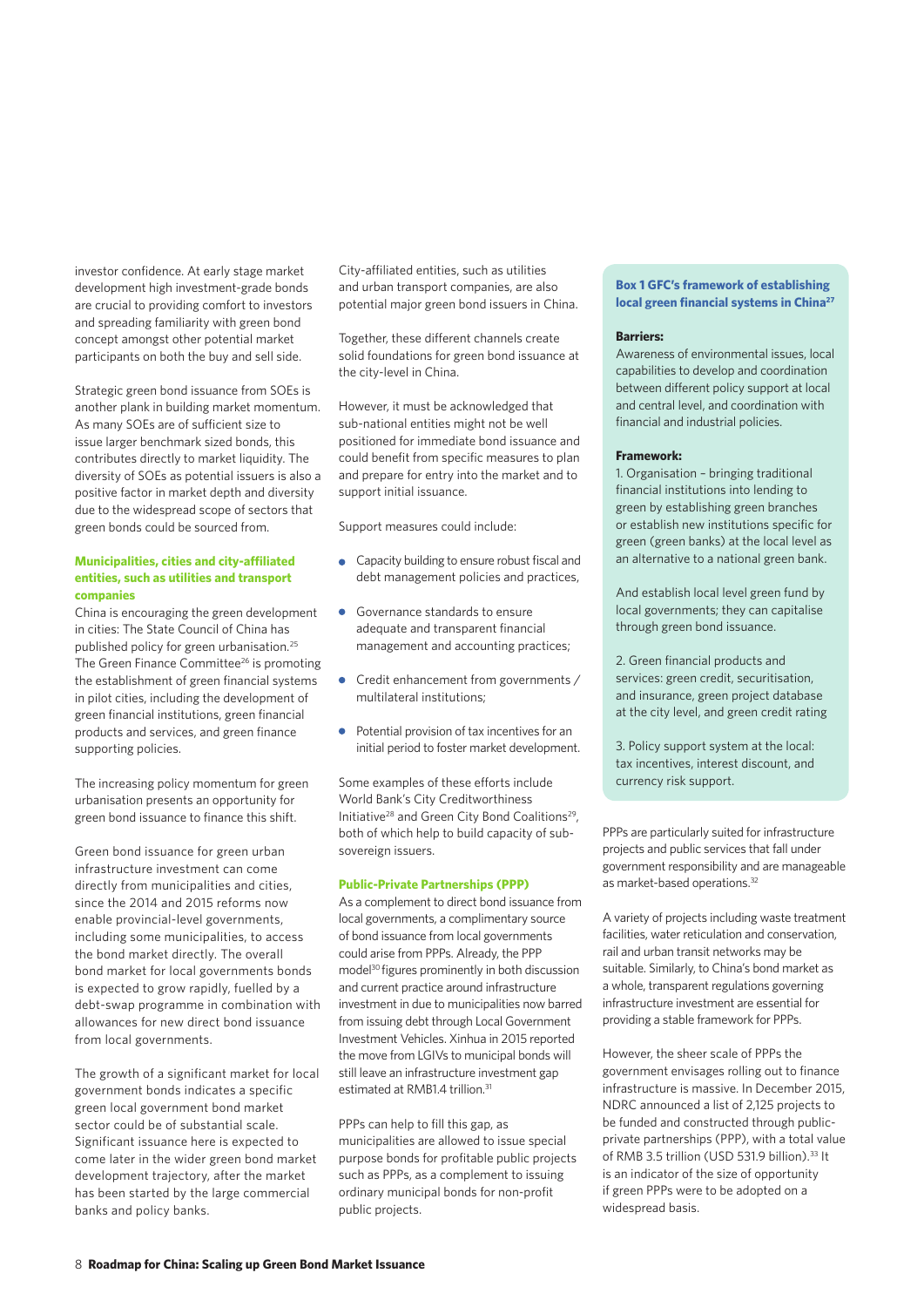Hence, the opportunity for green bonds from PPPs is significant and deserves specific attention as does the opportunities to incorporate initiatives on the NRDC list into planning and development of long tail green project pipelines.

#### **Green Banks**

China has proposed to establish a national green bank, the China Ecological Development Bank, which would only provide financial services for green industry. This green bank could, over time, also be a prominent issuer of green bonds, taking advantage of its government-backed credit rating.

The establishment of this green bank is still in its formative stages: it was one of the recommendations included in the policy proposals from Green Finance Task Force of the PBoC and the UNEP Inquiry in April 2015. The proposals explicitly open up the opportunity for future green bond issuance to capitalise the prospective green bank.<sup>34</sup>

China is also considering establishing local green banks as a part of its plan to develop local green financial systems, building on the efforts of some local commercial banks in China that have already developed green financial products and services.<sup>35</sup> These local green banks would also be potential green bond issuers.

Local green bank branches, of which the development is also within the local green financial system development framework, can also help develop local green bond market. Similar to the Science and Technology Bank Branches set up by local banks, who provide financial services specifically for science and technology companies, local green bank branch could also be established to provide financial services for green industry only.

These branches could raise capital through green bond issuance, which help develop the local green bond market.

#### **Sovereign issuance of green bonds at the national level**

The national government is one of the largest established issuers of bonds in China, and could serve as a strategic issuer of green bonds. This would entail the Ministry of

Finance issuing a sovereign bond, whose proceeds would be earmarked to finance a specific green program. Government bond issuance is regulated jointly by PBoC, China Securities Regulatory Commission (CSRC) and the Ministry of Finance. PBoC has published green bond guidelines, and CSRC are also developing green bond guidelines.

The release of CSRC's guidelines may over time be an enabler for government green bond issuance.36

#### **Action: Market education activities for capacity building**

This includes educating issuers about the benefits and challenges of green bond issuance compared to standard bond issuance and how to issue.

Chinese issuers need step-by-step guidance on green bond issuance, and how the process may differ depending on whether issuance is planned for the domestic or international market.

Potential green bond issuers may also need assistance to easily navigate the official green bond guidelines published by PBoC, NDRC and Shanghai Stock Exchange. If the issuer is aiming to attract international capital, they may need additional support in navigating international green bond standards and guidelines, such as the Climate Bonds Standard and the Green Bond Principles.

Multilateral development banks, which have been active in the green bond market, can play a role here.

For example, the International Finance Corporation (IFC) is developing a Green Bond Advisory Package to enable the Green Bond Principles to be adopted in a credible way in emerging markets.

The Green Finance Committee, who has already been undertaking research on green bond development including green definitions and supporting policies, could play a role in educating issuers about how to issue green bonds. This could also be done through the cooperation with international organisations who have experience in the global green bond market, such as the

Climate Bonds Initiative. Regulators such as PBoC and NDRC could also provide more guidance on green bond issuance.

#### **Action: Explore the potential of backlabelling bonds that could qualify as green that have already been issued but not yet labelled**

Identifying and labelling bonds outstanding in the market, which are not yet labelled but comply with the definitions for green used in the green bond markets, could dramatically increase the overall market size and rapidly increase liquidity of the green bond market.

The market liquidity refers to the abilities of the buyers and sellers of securities to transact efficiently at a lower cost and with a limited price impact.37 When the market liquidity is high, investors will find it easier to seek for investment opportunities and thus their transaction costs will decrease. In an illiquid market, investors may require higher liquidity risk premium, thus higher interest rate, as a compensation for difficulty or cost they will encounter for selling their investment.38 This will become barriers for green bond issuance. Therefore, the market liquidity is important to scaling up the green bond market.

There is no relevant international experience in this area; China has the potential to pioneer this strategy.

#### **Roadmap for China**

PBoC is exploring the possibility of backlabelling bonds that were not labelled as green at issuance, but that would comply with Green Bond Endorsed Project Catalogue, the green definitions endorsed by PBoC. PBoC could collaborate with partner organisations who already have green bond expertise to help identify which bonds in the market could be back-labelled as green based on this methodology.

For example, outstanding bonds issued by China Railway, which totals RMB 1.1 trillion (USD 171.5 billion),<sup>39</sup> are currently not labelled as green, but would qualify as green bonds based on the PBoC-endorsed Green Bond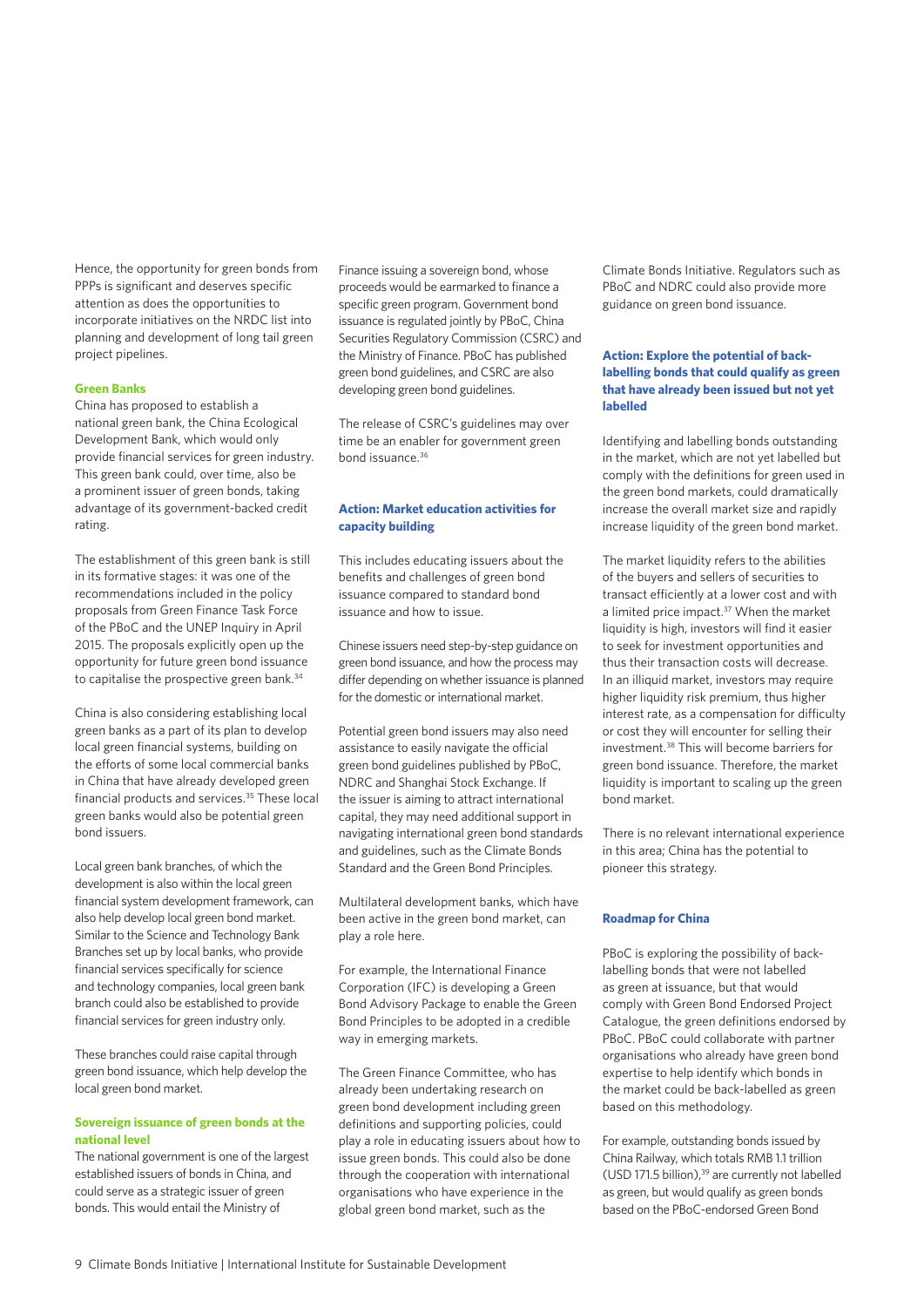Project Catalogue: all rail projects are included in this catalogue. Rail projects are also in line with the international Climate Bonds Standard.

PBoC could also delegate other organisations such as research institutions to work on backlabelling. International organisations who are experienced in labelling green bonds such as the Climate Bonds Initiative could also play a role through the international cooperation.

#### **(B) Building a long-term pipeline to facilitate scaling green bond issuance over time**

#### **Action: identify a priority list of specific strategic green projects**

Having a robust pipeline of green projects suitable for green bond financing is a foundational action to enable scaling of China's green bond market over time. This requires translating high-level targets and strategic priority investment areas, such as low-carbon transport and renewable energy, into specific projects.

#### **Roadmap for China**

#### **In the short-term, China could firstly identify which projects in established infrastructure project pipelines qualify as green**

In the infrastructure investment space more broadly, China has developed a pipeline of specific infrastructure projects. NDRC has established a list of 2,125 projects to be funded and constructed through publicprivate partnerships (PPP), covering water conservancy, transport, municipal facilities, public services, and ecological environment. It is however not clear which of these projects qualify as green under official green guidelines.

The Green Finance Committee has developed a detailed Catalogue of which types of projects are considered green, that is endorsed by the PBoC for green bond issuance.<sup>40</sup>

This Catalogue sets the foundations for the market to identify which assets and projects in established project pipelines – such as the pipeline of public-private partnerships announced by the NDRC - qualify as green.

This is a necessary step to identifying a pipeline of green assets and projects suitable for green bond issuance in China over time. Work is required to implement this identification process in practice.

To do this, the Green Finance Committee, or another entity, could examine the current pipeline and apply the criteria of the Green Bond Endorsed Project Catalogue to identify and prioritise qualifying green projects.

#### **In the future, the identification of green assets can be integrated at earlier stages the process of infrastructure project pipeline development**

China has already established processes for translating high-level infrastructure development targets into a specific listing of investable projects at various stages of development as a measure highlight to the market where the investment opportunities will be and what they will look like. This pipeline development process also includes projects that qualify as green, based on the official green definitions developed by the Green Finance Committee. Future pipeline development processes could identify at an early stage which projects comply with these definitions of green, so that a specific green project pipeline can be presented to market players.

To do this, the NDRC and Ministry of Finance, who are in charge of developing new pipelines of specific infrastructure projects could undertake a comprehensive review of the Green Bond Endorsed Project Catalogue from the beginning, to develop a distinct pipeline of qualifying green projects. This would provide transparent guidance to the market on the future potential for green investment, including green bonds.

For example, the Green Bond Endorsed Project Catalogue sets out public transport projects as a green investment area. The next phase would see China to develop a list of specific public transport projects they want financed to provide the private sector with an indication of the size and nature of the investment opportunities and disclose to the market that these projects are green and suited for green bond financing.

China can also access technical assistance to improve planning and pipeline development in green infrastructure, including the Green Climate Fund's Program for Readiness and Preparatory Support, the Global Green Growth Institute (GGGI), and UNEP PAGE.

#### **Action: ensure financial feasibility of green projects**

Financial viability is a crucial element to ensure project attractiveness to investors. This is not a policy action that is specific to the bond market, but a critical upstream financial assessment in bond financing decisions. Revenue sources of a project are a key consideration and may require support from the government in terms of revenue guarantees to complement and cover any shortfalls in market demand.

An example of revenue support for infrastructure projects in the international market is the Colombian government provision of availability payments to toll-road projects, to offset shortfalls in user fees as part of its on-going toll road development program. Similar revenue support mechanisms can be replicated in the lowcarbon transport space to boost financial feasibility of green infrastructure projects, where required.

There are also options for governments to ensure financial viability through other channels such as increased collaboration between planners, policymakers, the private sector and investors. An interesting example of such a mechanism exists in the lowcarbon transport sector through land-value capture (Box 2).

#### **Roadmap for China**

In China, NDRC has proposed local governments to provide investment subsidies and guarantees to green project bonds.<sup>41</sup> For example, guarantees can be offered to issuers when their projects revenues cannot cover the total investment, and repayment of the bond. Local governments are also encouraged to set up green bond guarantee funds to provide guarantees specifically for green bond issuance.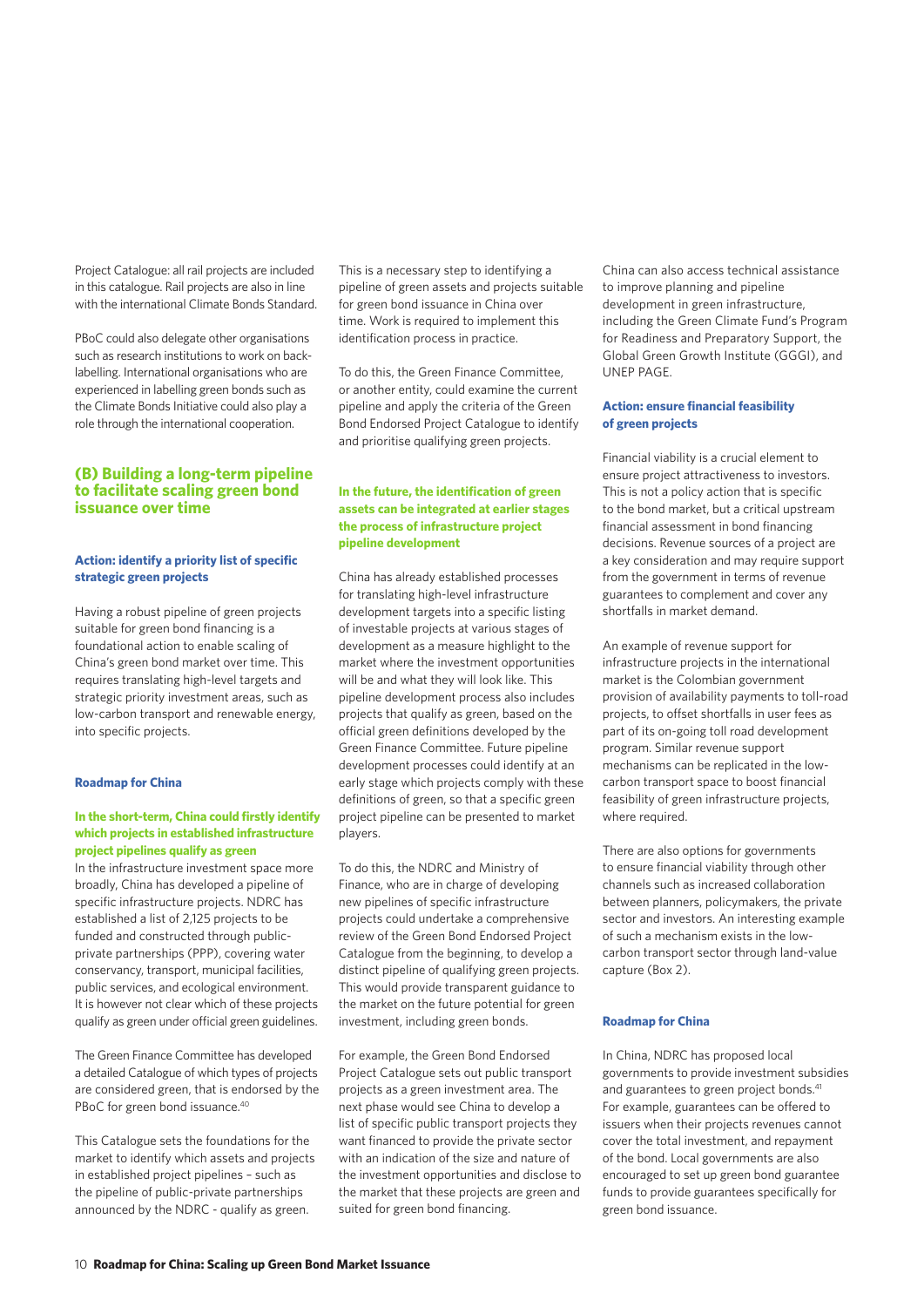#### **Box 2 Land value capture can improve the financial viability of low-carbon projects**

Public transport, such as metro systems, bus rapid transit and rail, remains underfunded because it is difficult to capture the full value of these developments in the revenue streams of projects. Passenger payments are one source of revenue for transport projects, but in addition, one of the largest financial benefits of increased public transit is from its land value premium.42 Access to public transit is an immediate boost to adjacent land values, which is a positive externality usually captured by private actors.

It is crucial to find relevant strategies so that a share of the value can be captured by the transport project itself rather than being absorbed only by property developers. Land value capture tools include tax increment financing districts, development charges, development rights, and joint development. For example, development charges can be raised by additional taxation on private developers to help finance transitoriented development.43

In Hong Kong, Mass Transit Railway Corporation (MTR) is an example of a company that can finance public transport through value capture from property near metro lines. When
MTR began in 1975; the Hong Kong government sold or gave land to MTR with the understanding that the revenue from property development would help support the transport system without public subsidy. MTR is already working to build on its value capture transportation model in mainland China.

#### **Action: Ensure pipeline transparency for investors**

Making the pipeline of green projects deals clear to investors has benefits. Investors are incentivised to develop stronger internal capabilities for investing

in green projects if they know there is a strong pipeline of attractive green bond investment propositions in various stages of a development and planning schedule for coming to market. As investors take up initial issuance and look to the potential for larger future commitments, this in turn provides an incentive for green project planners to scale up the pipeline of investable projects. Planners have confidence with the knowledge that there is strong investor interest and a growing pool of participants on the buy side all with a level of demand for their projects.

#### **Roadmap for China: explore joining the Green Infrastructure Investment Coalition (GIIC)**

One potential pathway for China to test demand, to begin the first steps in developing pipelines against commitments and match projects directly with international investors would be to join the Green Infrastructure Investment Coalition.

The Green Infrastructure Investment Coalition (GIIC) is designed to initiate collaboration at a national and international level between institutional investors, governments and development banks on green infrastructure pipelines.

Established in 2015, the Coalition is brought together by the Climate Bonds Initiative, PRI, UNEP Inquiry and the International Cooperative Mutual Insurers Federation (ICMIF).

The aim of the Coalition is to bring together investors, governments and development banks to help increase the flow of institutional investor capital to green infrastructure investments around the world.

The primary activity of the Coalition will be to undertake forums and facilitative events where stakeholders could discuss government green investment plans, including specific pipelines being developed by State Owned Entities (SOEs), review emerging investment green bond market opportunities and jointly understand market scale, trends and potential developments.

#### Participants could:

- Better understand the forward pipeline of green infrastructure investments;
- Examine barriers to capital flows and propose solutions
- Shape the capital market instruments needed to ensure capital flows.
- The Coalition will also support investors to review asset allocation strategies to make sure they will be able to take advantage of the huge deal flow on the horizon.

In China, potential participants include government, financial market regulators and carbon emission exchanges who are close to corporates with green assets and projects. For example, Shanghai Municipal Finance Bureau is considering joining.

Joining the GIIC would bring about increased interaction and engagement involving major international investors, deepen direct relationships with potential Chinese issuers and increase overall transparency in the Chinese green bond market.

The importance of the engagement, review of market trends and transparency factors inherent in the GIIC process cannot be over emphasized when seeking to rapidly grow a green bond market and attract significant levels of international capital over relatively short timeframes.

To successfully accelerate the establishment a liquid, robust market requires an interactive stakeholder process that the GIIC concept is uniquely placed to provide.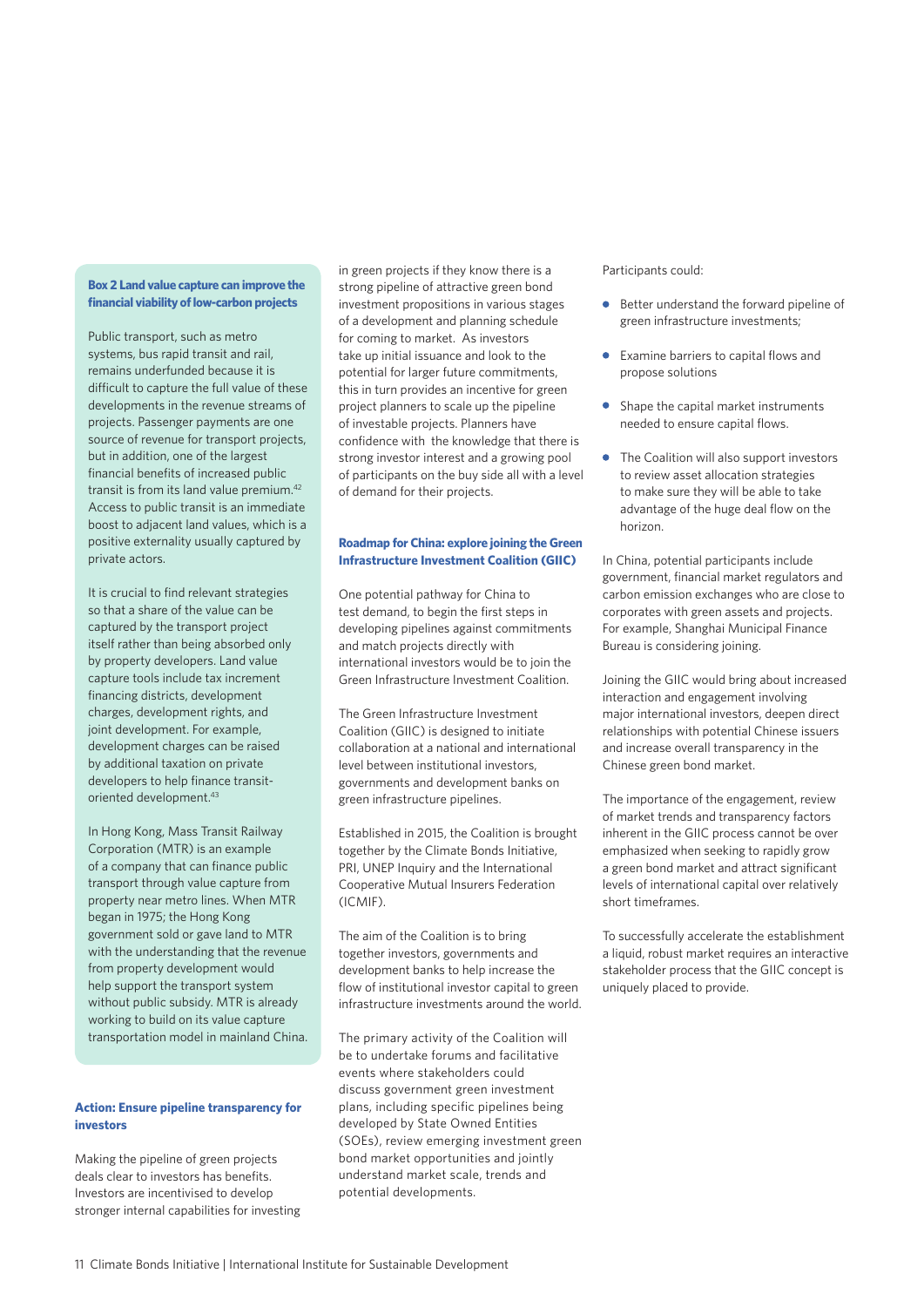### **4. Conclusion**

#### **The foundations for rapid growth in Chinese green bond issuance have been established**

#### **Official green bond guidelines have been established in China**

China has established official guidelines for green bond development in order to build a robust structure that ensures strong green credentials of the labelled bonds and to reduce the risk of inappropriate environmental claims and fraud.

#### **China's interbank market is opening to foreign investors**

The potential for green bond market growth in China are further boosted by the opening of the interbank market to foreign investors. The PBoC announcement in February 2016 removed all quotas for qualifying foreign investors. Institutional investors outside of China now have improved access to investing in China.

#### **Next Step for China: scaling up the issuance**

With the foundations for rapid growth in Chinese green bond issuance established, the next step for China is scaling up the issuance of green bonds. Enabling a wide range of issuers to enter into the green bond market and issue at scale is essential for green bonds to play a material role in helping meet China's environmental investment needs.

#### **The main challenges to scaling green bonds in China**

#### **Limited knowledge of the green bond issuance**

To increase interest in issuing green bonds, issuers may need to have a better understanding of the benefits and differences of green bonds compared to standard bond issuance.

#### **Lack of a concrete long-term pipeline of green projects to facilitate scaling green bond issuance over time**

In the short-term, the challenge is to identify which projects within established and announced infrastructure project pipelines qualify as green. Future challenges include the identification of green assets and involvement of international investors at the early stage of infrastructure project pipeline development.

**Roadmap to scale green bond issuance in China, based on international experience** 

#### **(A) Improving potential green bond issuers' knowledge of the green bond issuance opportunity**

#### **Encourage strategic green bond demonstration issuance**

Green bond demonstration issuance can help engage investors and educate them about the asset class with greater comfort. In China, there are wide range of entities well placed for green bond demonstration issuance, including: large commercial banks; domestic policy banks; non-financial state-owned enterprises; municipalities, and city-affiliated entities; Public-Private Partnerships (PPP); local green banks; and national government.

#### **Market education activities for capacity building**

Chinese issuers may need step-bystep guidance on green bond issuance. Potential green bond issuers may also need assistance to easily navigate the domestic official green bond guidelines, and the international green bond standards and guidelines, such as the Climate Bonds Standard and the Green Bond Principles.

#### **Explore the potential of back-labelling existing bonds that could qualify as green**

Identifying and labelling existing bonds which are not yet labelled but comply with the green definitions, could dramatically increase the overall market size and liquidity of the green bond market. PBoC is exploring the possibility of back-labelling. This could be done by collaboration with partner organisations.

#### **(B) Building a long-term pipeline to facilitate scaling green bond issuance over time**

#### **Identify a priority list of specific strategic green projects**

In the short-term, China could firstly identify which projects in established infrastructure project pipelines qualify as green. The Catalogue developed by the Green Finance Committee sets the foundations for the market to identify which assets and projects in established project pipelines. In the future, the identification of green assets can be integrated at earlier stages the process of infrastructure project pipeline development.

#### **Ensure financial viability of green projects**

Options to ensure financial viability includes revenue support mechanisms, collaboration between planners, policymakers, the private sector and investors. In China, NDRC has proposed local governments to provide investment subsidies and guarantees to green project bonds. Local governments are also encouraged to set up green bond guarantee funds to provide guarantees specifically for green bond issuance.

#### **Ensure pipeline transparency for investors**

With clear pipeline of green projects deals, investors will be incentivised to develop stronger internal capabilities for investing in green projects. Planners will have confidence with the knowledge that there is strong investor interest and a growing pool of participants on the buy side all with a level of demand for their projects. One potential pathway for China would be to join the Green Infrastructure Investment Coalition (GIIC).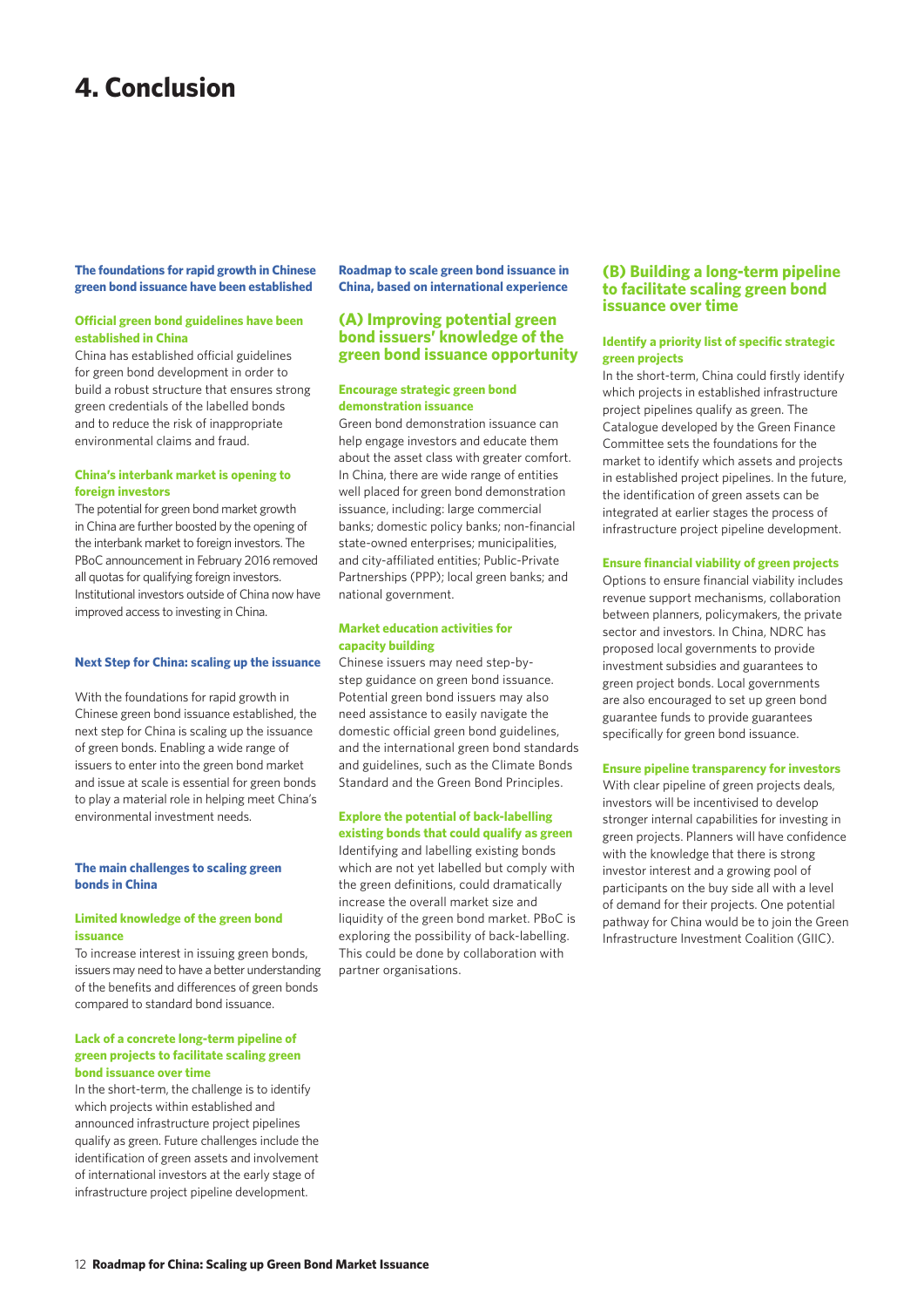### **Appendix 1: Refinancing – the role of bonds in the capital pipeline**

The largest share of bond issuance is used to refinance debt rather than providing initial debt to a new project. This is the role of bonds in the capital pipeline generally, and will therefore also be the main role of bonds in financing green projects.

#### **Bonds can lower total project cost of capital**

Refinancing through bond issuance allows companies to take on short term bank lending for the construction phase of a project and then pay the loan back by issuing bonds once the construction phase is over. As construction is usually the highest risk part of a project, bond issuance postconstruction can provide a longer-term lower cost of capital.

#### **Bonds allow lenders to recycle funds to new projects**

Moreover, given that few institutional investors are comfortable with taking on construction risk in a large part of their portfolio, this allows the banks (and the smaller pool of institutional investors with a higher risk appetite) to more quickly recycle their funds into new projects. Having an exit strategy gives banks an incentive to create an increased pipeline for these types of loans. The easier it is for loans to be offloaded, the more likely banks are to lend more and for longer terms.

#### **Bonds are particularly suited for lowcarbon projects**

Refinancing and obtaining lower-cost debt is particularly attractive for lowcarbon infrastructure assets as they have a particularly low operating risk postconstruction compared to the construction phase. This means that the difference between the cost of capital for low-carbon projects before and after construction could be significant.

#### **Figure 3; Bonds are mainly used to finance the lower risk, mature assets post-construction**

**- Re-financing by utilities - Bank securitization**

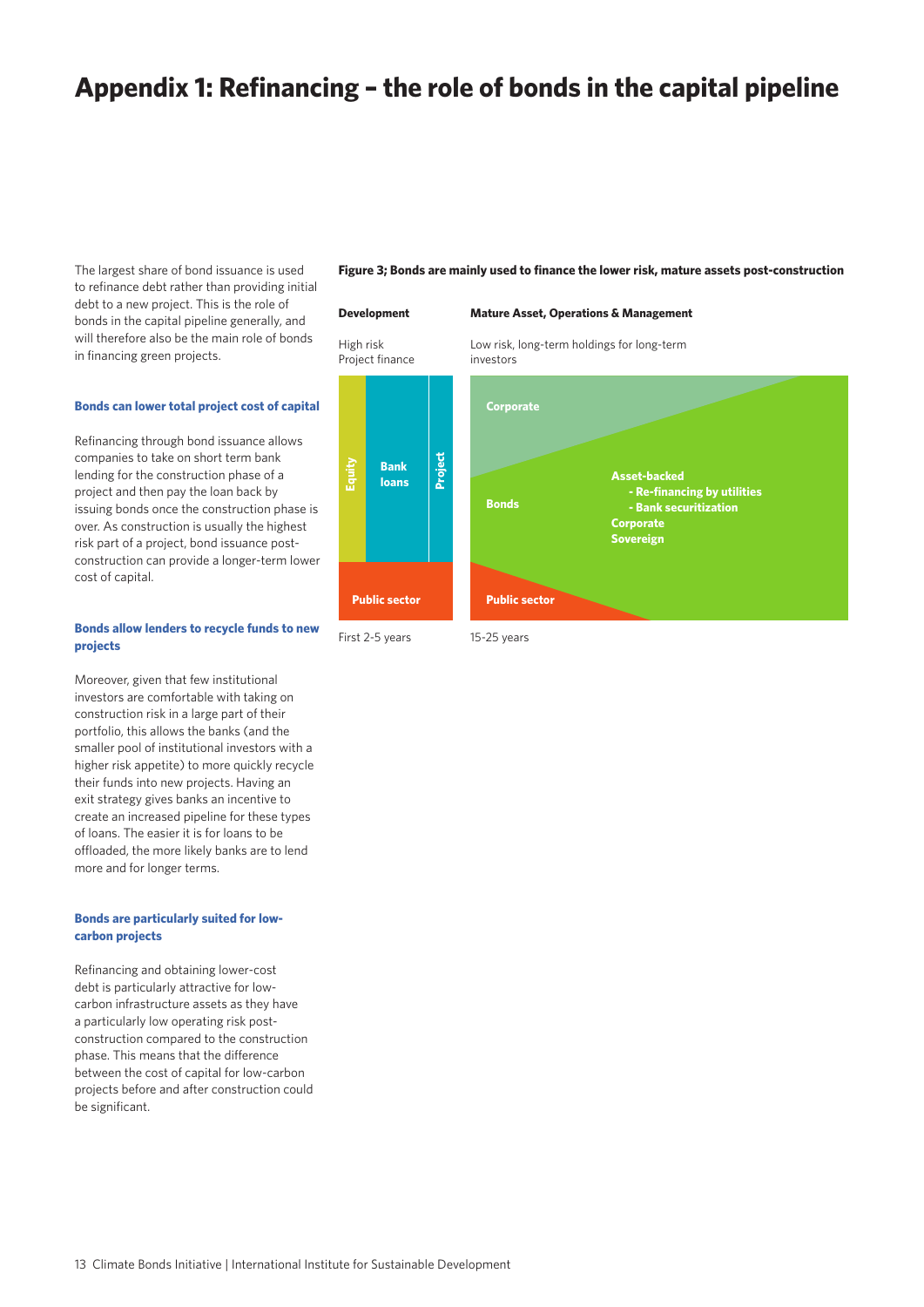### **Appendix 2 - Regulatory system of the Chinese bond market**

| 1. Based on market type of sectors under the Climate Bonds Standard |  |  |  |  |
|---------------------------------------------------------------------|--|--|--|--|
|---------------------------------------------------------------------|--|--|--|--|

| <b>Market type</b>                                            | <b>Regulatory authority</b> |
|---------------------------------------------------------------|-----------------------------|
| Inter-bank bond market (93% of outstanding bonds listed here) | <b>PBoC</b>                 |
| Stock exchange bond market                                    | CSRC.                       |

**PBoC:** People's Bank of China

**CSRC:** China Securities Regulatory Commission

**CBRC:** China Banking Regulatory Commission

**NDRC:** National Development and Reform Commission

**NAFMII:** National Association of Financial Market Institutional Investors

| 2. Based on bond types under the Climate Bonds Standard |  |
|---------------------------------------------------------|--|
|                                                         |  |

| <b>Bond type</b>                             |                                                                                  | <b>Regulatory authority</b>              |
|----------------------------------------------|----------------------------------------------------------------------------------|------------------------------------------|
| Government bond                              |                                                                                  | PBoC, Ministry of<br>Finance, CSRC       |
| Central bank bond                            |                                                                                  | PB <sub>o</sub> C                        |
| Financial bond                               | Policy bank bond, special financial bond                                         | PBoC                                     |
|                                              | Commercial bank bond, non-bank financial<br>institution bond                     | CBRC, PBoC                               |
|                                              | Securities company corporate bond, security<br>company short-term financing bond | PBoC, CSRC                               |
| Short-term financing bond, medium-term notes |                                                                                  | <b>NAFMIL</b>                            |
| Asset-backed securities (ABS)                |                                                                                  | CBRC, PBoC                               |
| Corporate bond                               |                                                                                  | NDRC, PBoC, CSRC                         |
| International institution bond               |                                                                                  | PBoC, Ministry of<br>Finance, NDRC, CSRC |
| Convertible bond                             |                                                                                  | PBoC, CSRC                               |
| Listed-company bond                          |                                                                                  | <b>CSRC</b>                              |
| SME private placement bond                   |                                                                                  | <b>Stock Exchange</b>                    |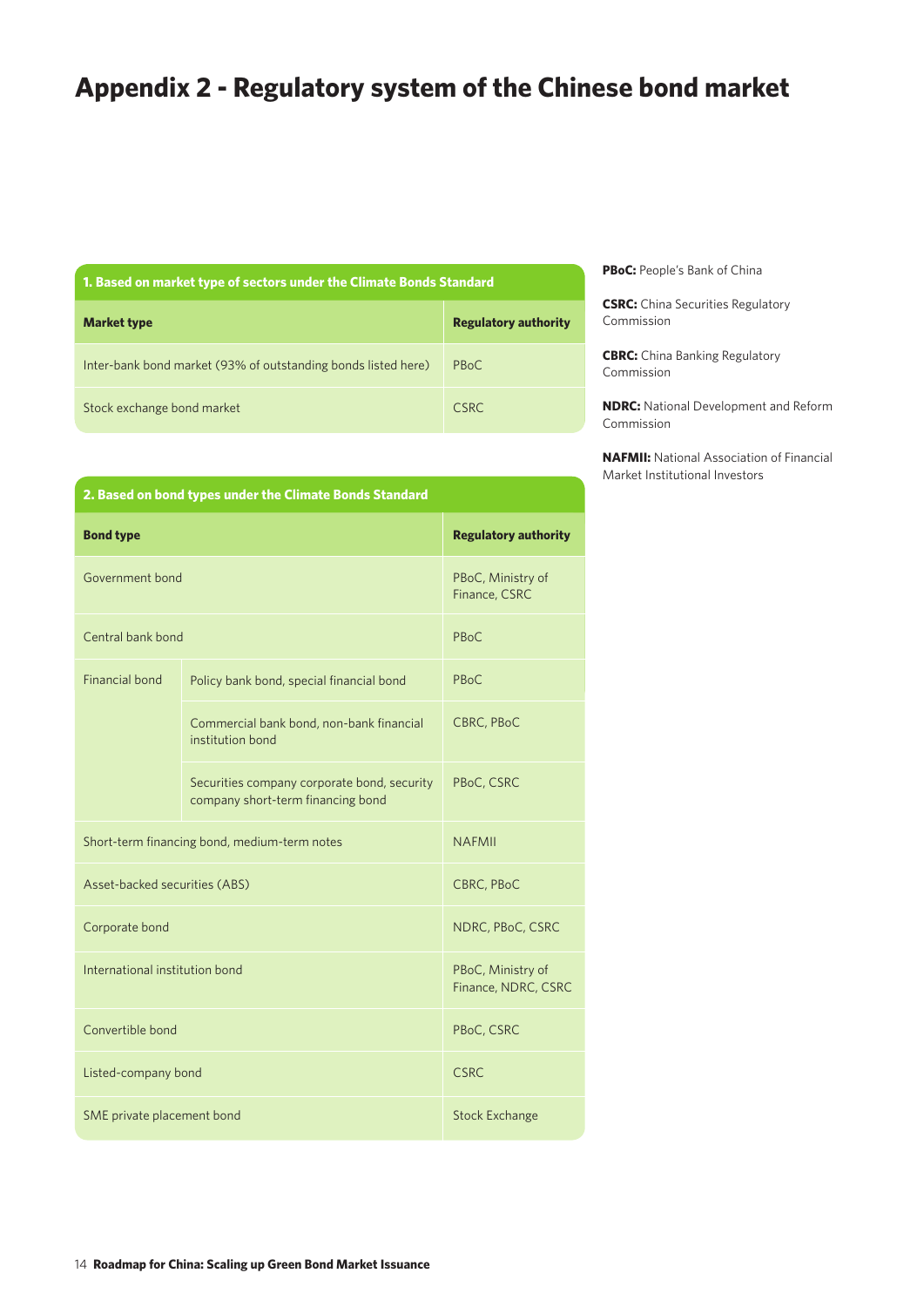### **Appendix 3 - China's actions on green finance**

#### **China's actions on green finance**

#### **2007: Green Credit Guidelines were the start of green financial reforms**

In China, green finance reforms commenced in the banking sector in 2007 with the first iteration of Green Credit Guidelines. Published by China's banking regulator (CBRC) the new guidelines aimed to encourage banks to increase lending to green projects. A revised version of the guidelines was published in 2012.

#### **2013: Notice for Green Credit Statistics, launched by the CBRC**

This initiative identified 11 categories of environmental investments that can be classified as qualifying for green credit, providing clearer guidance to the market.

#### **2014: Green Finance Task Force established in collaboration with UNEP Inquiry**

In 2014, the PBoC established a Green Finance Task Force in conjunction with the United Nations Environmental Programme Inquiry into the Design of a Sustainable Financial System (UNEP Inquiry). The Green Finance Task Force spans regulators, government departments, financial market actors, and local and international experts working on the establishment of a green financial system in China. The first report published by the Task Force, in April 2014, contained 14 detailed recommendations including use of green bonds, developing green credit ratings and establishment of a national green bank and more.44

#### **2015: Green Finance Committee established**

Following the landmark report from the Green Finance Task Force, PBoC established a Green Finance Committee (GFC)<sup>45</sup> in April 2015. The members of the GCF represent more than 65% of the assets under management (AUM) in China. The GFC has set up several working groups to undertake research on how to implement the PBoC's vision for a green financial system in China.

Two examples of working groups are a group incorporating environmental factors into stress testing in the banking system, and a group conducting research on green credit ratings.

The Green Finance Committee has also developed an environmental benefits evaluation system, which enables the assessment of environmental impact of projects financed by green financial products. Recently, the GFC is pushing the development of local green financial system in cities.

#### **2015: PBoC Releases first official green bond guidelines**

China has established official guidelines for green bond development in order to build a robust structure that ensures strong green credentials of green labelled bonds and to reduce the risk of inappropriate environmental claims and fraud:

- PBoC has established regulations for green financial bonds, including guidance on, and requirements for green definitions, management and use of bond proceeds, and reporting.46 PBoC is the regulator overseeing the interbank bond market, which accounts for 93% of outstanding bonds in China.
- China's macroeconomic management agency, the National Development & Reform Commission (NDRC) also set guidelines for green corporate bonds, providing a list of qualifying green projects and proposals for policy incentives.<sup>47</sup>
- Shanghai Stock Exchange set up rules for its green bond pilot program<sup>48</sup> or listed companies and private placement from Small and Medium Enterprises (SME), which are similar to the requirements from PBoC.
- Other regulatory authorities such as the National Association of Financial Market Institutional Investors (NAFMII) and the China Securities Regulatory Commission (CSRC) are also working on green bond guidelines for other bond types in China.

#### **2016; Green finance now prominent in China's 13th 5-year plan**

In September 2015, China's State Council included the establishment of a green financial system as part of the national plan for ecological civilisation, encouraging the development of green credit, green bonds, green securitisation and more.<sup>49</sup> The development of a green financial system

has also been included in China's 13th Five Year Plan, the long-term national economic development plan, which gained final, formal endorsement by the National People's Congress on the 16th March 2016.